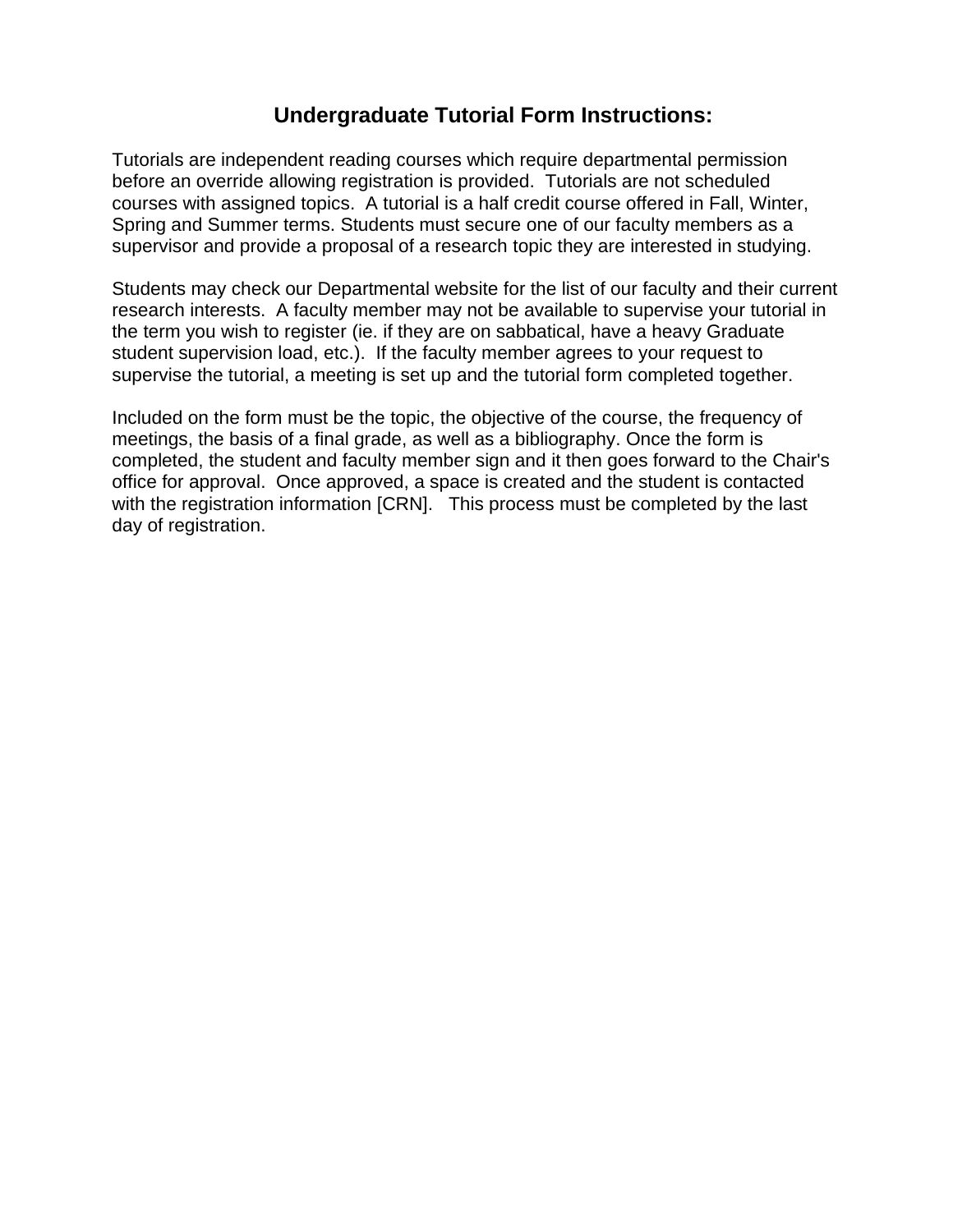## **CARLETON UNIVERSITY DEPARTMENT OF SOCIOLOGY AND ANTHROPOLOGY COURSE-RELATED TUTORIAL**

| To be registered in a tutorial course offered by the Department of Sociology and<br>Anthropology, students must:                                                                                                            |                                                                                                                                            |                                                                                                                                            |                                                                                                                                            |
|-----------------------------------------------------------------------------------------------------------------------------------------------------------------------------------------------------------------------------|--------------------------------------------------------------------------------------------------------------------------------------------|--------------------------------------------------------------------------------------------------------------------------------------------|--------------------------------------------------------------------------------------------------------------------------------------------|
| complete the form and obtain the approval of the Chairperson of the Department;<br>formally register for the tutorial course, following the instructions found in the<br>٠<br>Registration Instructions and Class Schedule. |                                                                                                                                            |                                                                                                                                            |                                                                                                                                            |
| BOTH STEPS ABOVE MUST BE COMPLETED BY THE LAST DAY FOR<br>REGISTRATION AND COURSE CHANGES, AS INDICATED IN THE UNIVERSITY<br>CALENDAR.                                                                                      |                                                                                                                                            |                                                                                                                                            |                                                                                                                                            |
| <b>NAME:</b>                                                                                                                                                                                                                | <b>STUDENT NUMBER:</b><br><u> 2002 - Jan James James Barbara, president politik (</u>                                                      |                                                                                                                                            |                                                                                                                                            |
| <b>PHONE NUMBER:</b>                                                                                                                                                                                                        |                                                                                                                                            |                                                                                                                                            |                                                                                                                                            |
| <b>STUDENT STATUS:</b><br>Full Time $\Box$<br>Part time $\Box$<br>Special $\Box$                                                                                                                                            | <b>PROGRAM:</b><br><b>B.A.</b><br>Hons Anthropology<br>Hons Sociology<br>Other                                                             |                                                                                                                                            | YEAR:<br>2 <sub>nd</sub><br>3 <sup>rd</sup><br>4 <sup>th</sup>                                                                             |
| <b>TUTORIAL NUMBER</b> (check appropriate course number)                                                                                                                                                                    |                                                                                                                                            |                                                                                                                                            |                                                                                                                                            |
| <b>Fall Term</b><br><b>SOCI 2910</b><br><b>ANTH 2915</b><br><b>SOCI 3910</b><br><b>ANTH 3915</b><br><b>SOCI 4910</b><br><b>ANTH 4915</b>                                                                                    | <b>Winter Term</b><br><b>SOCI 2920</b><br><b>ANTH 2925</b><br><b>SOCI 3920</b><br><b>ANTH 3925</b><br><b>SOCI 4920</b><br><b>ANTH 4925</b> | <b>Spring Term</b><br><b>SOCI 2910</b><br><b>ANTH 2915</b><br><b>SOCI 3910</b><br><b>ANTH 3915</b><br><b>SOCI 4910</b><br><b>ANTH 4915</b> | <b>Summer Term</b><br><b>SOCI 2920</b><br><b>ANTH 2925</b><br><b>SOCI 3920</b><br><b>ANTH 3925</b><br><b>SOCI 4920</b><br><b>ANTH 4925</b> |
|                                                                                                                                                                                                                             | TOPIC: <u>_________________________________</u>                                                                                            |                                                                                                                                            |                                                                                                                                            |
| PREVIOUS AND/OR CONCURRENT TUTORIALS (course number and topic):                                                                                                                                                             |                                                                                                                                            |                                                                                                                                            |                                                                                                                                            |
| <b>SIGNATURES:</b><br>DATE: ___________<br>TUTOR: __________________________                                                                                                                                                |                                                                                                                                            |                                                                                                                                            |                                                                                                                                            |

DEPARTMENTAL CHAIR: \_\_\_\_\_\_\_\_\_\_\_\_\_\_\_\_\_\_\_\_\_\_\_ DATE: \_\_\_\_\_\_\_\_\_\_\_\_\_\_\_\_\_\_\_

STUDENT:\_\_\_\_\_\_\_\_\_\_\_\_\_\_\_\_\_\_\_\_\_\_\_\_\_\_\_\_\_\_\_\_\_\_\_ DATE: \_\_\_\_\_\_\_\_\_\_\_\_\_\_\_\_\_\_\_

Continued…